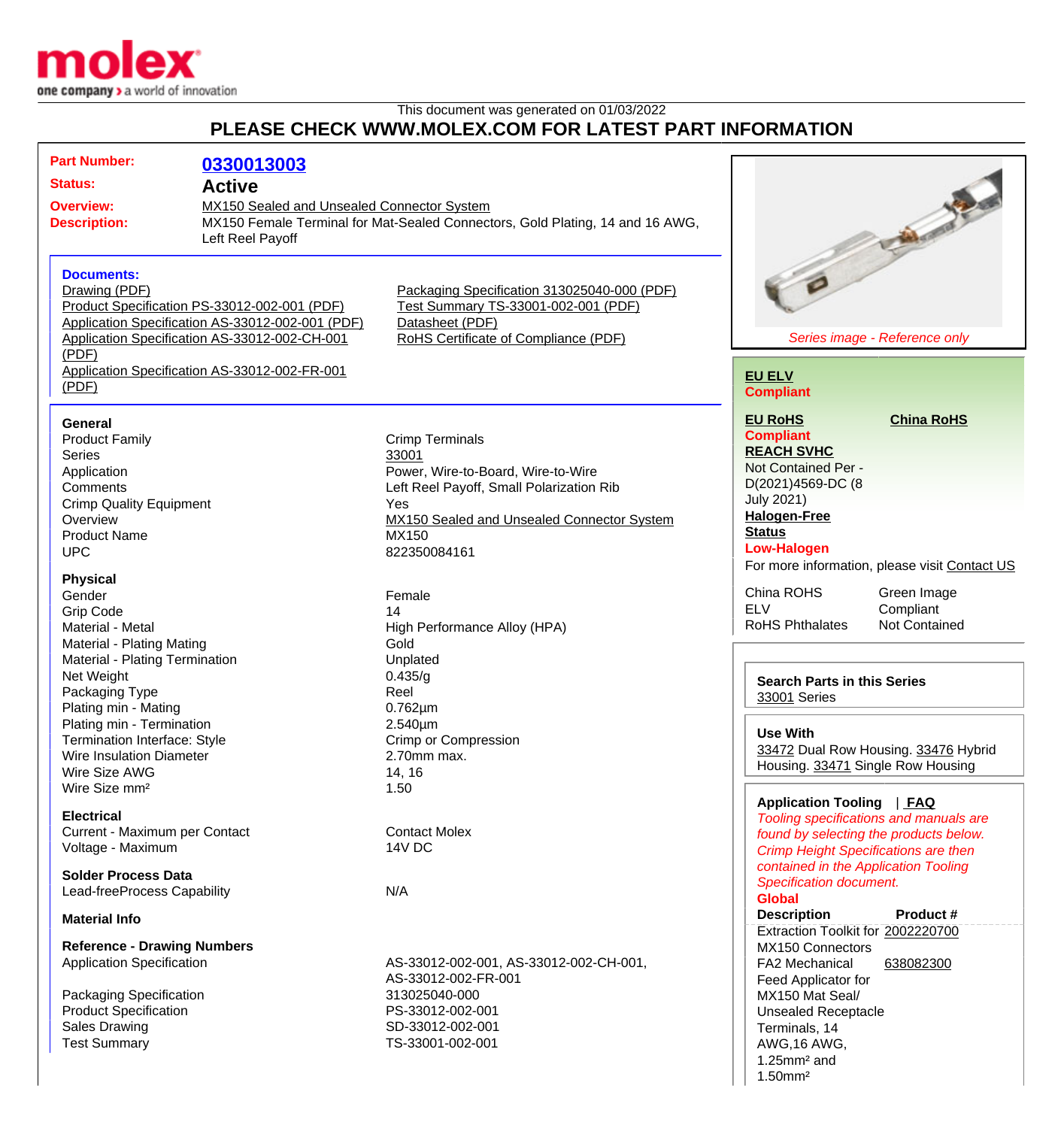FA2 Pneumatic Feed Applicator for MX150 Mat Seal/ Unsealed Receptacle Terminals, 14 AWG, 16 AWG, 1.25mm² and 1.50mm² [638082310](http://www.molex.com/molex/products/datasheet.jsp?part=active/0638082310_APPLICATION_TOOLIN.xml) FA2 Mechanical Feed Applicator for MX150 Mat Seal/ Unsealed Receptacle Terminals, 14AWG, 1.25mm² and 2.00mm² Wire [638088100](http://www.molex.com/molex/products/datasheet.jsp?part=active/0638088100_APPLICATION_TOOLIN.xml) PremiumGrade Hand Crimp Tool for MX150 Female Terminals, 14-16 AWG [638115900](http://www.molex.com/molex/products/datasheet.jsp?part=active/0638115900_APPLICATION_TOOLIN.xml) PremiumGrade Hand Crimp Tool for MX150 Female Terminals for 1.00mm² and 1.50mm² Metric Wires [638116100](http://www.molex.com/molex/products/datasheet.jsp?part=active/0638116100_APPLICATION_TOOLIN.xml) Extraction Tool for [638131500](http://www.molex.com/molex/products/datasheet.jsp?part=active/0638131500_APPLICATION_TOOLIN.xml) MX150L, MX150, PT Bulb Socket, iGrid, SPOX, and Wire-to-Motor Terminals FineAdjust Applicator [639040600](http://www.molex.com/molex/products/datasheet.jsp?part=active/0639040600_APPLICATION_TOOLIN.xml) for SRC Connector using MX150 Receptacle Terminals, 1.50mm² wires FineAdjust Applicator [639040700](http://www.molex.com/molex/products/datasheet.jsp?part=active/0639040700_APPLICATION_TOOLIN.xml) for SRC Connector using MX150 Receptacle Terminals, 2.00mm² wires **ServiceGrade** Hand Crimp Tool for MX150 Crimp Terminals, 14-22 AWG [640160133](http://www.molex.com/molex/products/datasheet.jsp?part=active/0640160133_APPLICATION_TOOLIN.xml)

This document was generated on 01/03/2022 **PLEASE CHECK WWW.MOLEX.COM FOR LATEST PART INFORMATION**